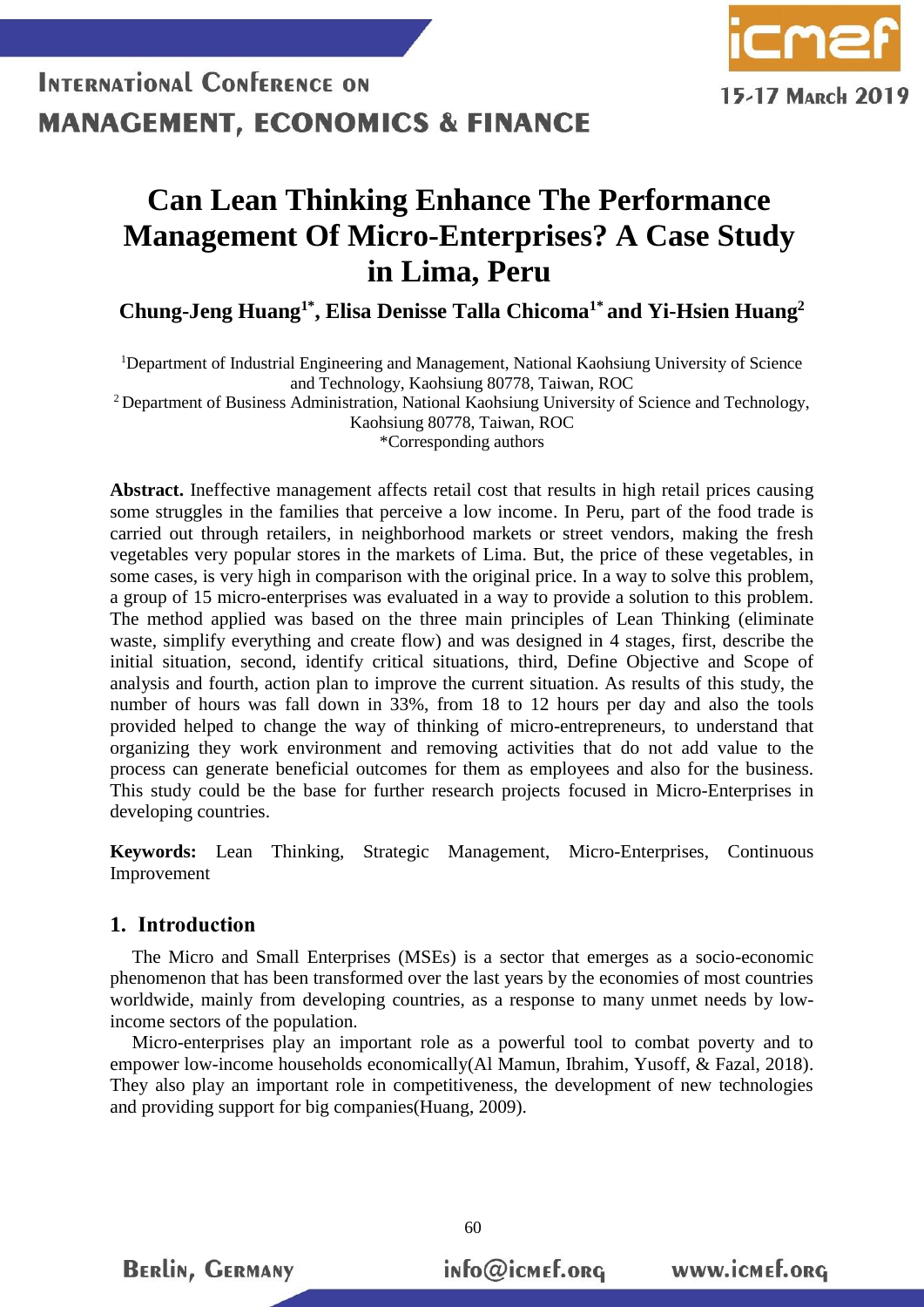

One of the most favorable points of these small businesses is that if they grow in size, the economy of the country will be affected and as a consequence, the levels of poverty will decrease. However, the real situation is that in some cases their productivity and performance remains low for several years. While their low performances may be attributed to the unfavorable circumstances surrounding them, past studies have identified problems within firms, especially problems regarding management(poor management practices), finance(cost of finance or access to finance) and lack decision making (Bloom, Mahajan, McKenzie, & Roberts, 2010).

Micro and Small Enterprises in Peru, face many obstacles to its development such as problems of access to markets, technological barriers and difficulties in obtaining credit facilities from the financial sector (Zevallos, 2010). Sometimes, the income of these companies just allows the owners to cover basic needs, such as food, housing and in the lucky of the cases education. Therefore, these companies do not have the possibility of generating profits or increasing their productivity.

In Peru, 75 % of the food trade is carried out through retailers, in neighborhood markets or street vendors. Unfortunately, even this supply chain although seeks to bring the product closer to the final consumer, often affect them because the price is very high in comparison with the wholesaler, for example in the wholesale market of the kilogram of a vegetable X costs 2.50 PEN, and retail 4.50 soles. But in the district or neighborhood markets, it costs 9.00 PEN per kilogram, so, the profit margins of the retailers are sometimes over exaggerated (ANDINA, 2018).

The economy of these times calls supply chains to be more efficient and sustainable (Beamon, 1999). A very well-known concept called Lean methodology is an approach that can help organizations improve efficiency, reduce waste, and attain sustainability. The lean concept of 'reduction of waste' is well amenable to sustainability practices across supply chains (Wu et al., 2015). This concept is no longer limited to the manufacturing sector, service enterprises have started to adopt lean management for process improvement (Hussain & Malik, 2016).

Pearce, Pons, & Neitzert (2018) describes specific factors that were influential in the success or failure of lean founded in some cases of study, these are limited resources for SMEs, resistance to change, employee engagement or lack of persistence, among others.

Mohan Sharma & Lata (2018), presents a case of study based on the effective implementation of 5s in a copper wire drawing company based in East of the National Capital Territory of Delhi, India. The paper shows how this tool eliminates the waste and improves the efficiency, environmental performance, housekeeping, health and safety in the enterprise.

Matt & Rauch (2013) presents a case of study where the introduction of Lean methods brought improvements and advantages in a small company with 25 employees in Italy.

Based on the information provided by previous studies, was designed a 3 Modules Program to improve the performance of a Micro-Enterprise based on the concept of Lean Thinking. The implementation of lean tools can bring many benefits in any type of organizations, such as reducing waste and improving operating efficiency just for cited two of them. However, lean implementation is not an easy or quick process, is a continuous process that involves people commitment.

It is important to mention that two problems were an affront in this study; the first one is that although a number of successful cases have been presented in the past years, most of the

61

**BERLIN, GERMANY** 

info@icmef.org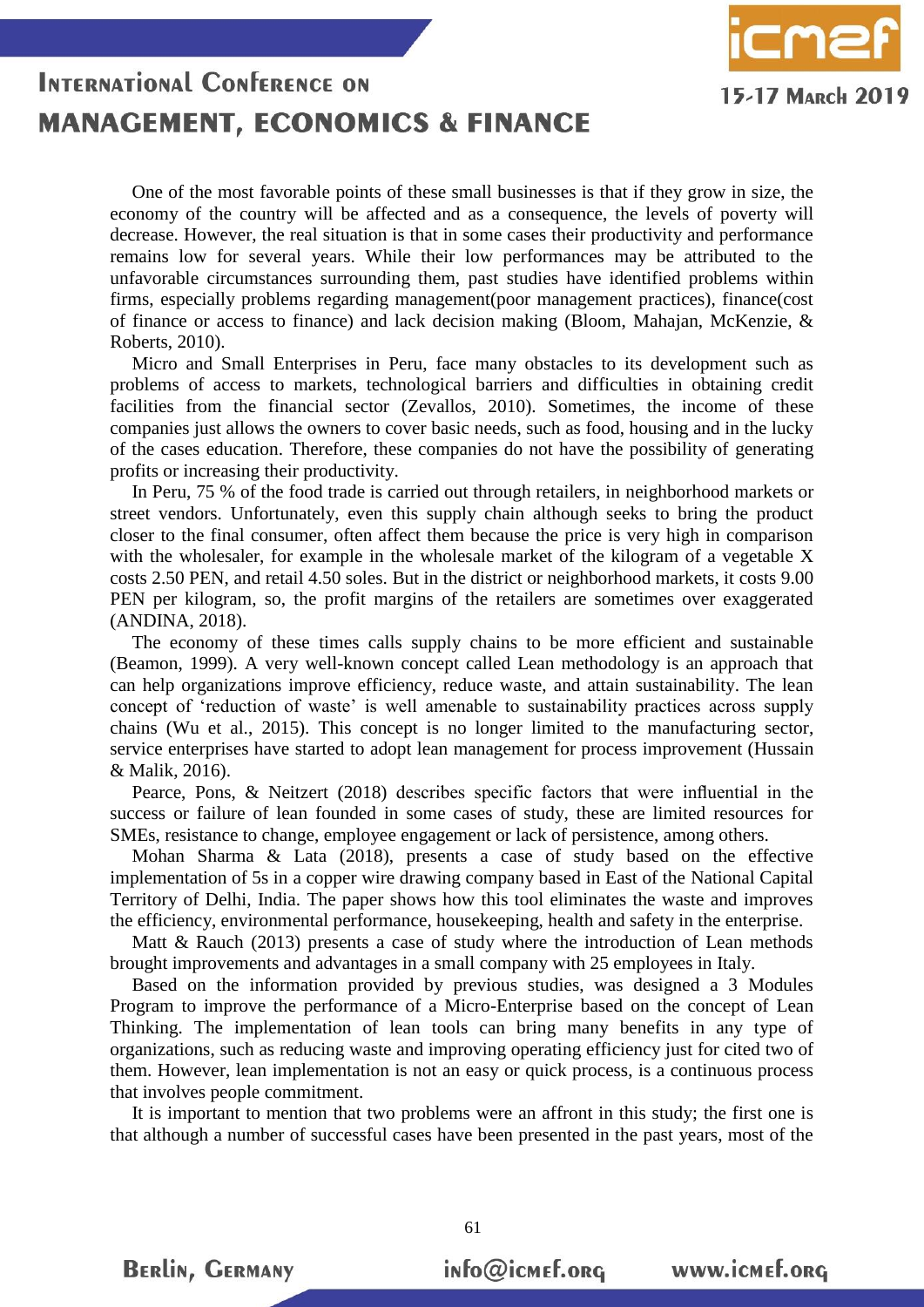

developed methodologies are designed just for large or medium size organizations; this case is a Micro-Enterprise. The second one is that some of the existing Micro-enterprises in Peru were created in a very empirical model, without any basic-level of management, with the only purpose to support the economy of their family, as a consequence, many of these enterprises do not have an idea of the opportunities for improvement that exist for their business, make a change is considered "frightening", because they don't have any idea of how successful the results could be, or a "waste of time", because they are too busy in their daily routine that they do not have time to implement changes.

The aim of the present research is to prove that is possible to introduce the concept of Lean Thinking and implement a Program in a Micro-Enterprise that improves the management performance redefining the business goals and objectives.

The paper is organized as follows. Section 2 is provided a review of the literature. Section 3 is presented the research method that explained the case of study, followed by Section 4 presents the results of the study. Finally, the paper ends with our conclusions and recommendations.

### **2. Literature Review**

### **2.1. Lean Thinking**

Lean thinking has developed into a management philosophy that focuses on increasing effectiveness. The lean methodology has enabled Toyota to become the world's leader in quality and process efficiency (J.P. Womack & Jones, 2010). According to Bhamu & Singh Sangwan (2014), lean provides a methodology that can significantly improve the responsiveness to customers while reducing and waste and operational procedures.

Although the service and manufacturing sectors are different in many factors, the optimization of value-adding and non-value adding activities, ensuring built-in quality, standardizing and simplifying processes is equally valid for both.

The publication of Womack and Jones (James P. Womack, 1996), have been used as fundamental guides for lean transformation consolidating lean thinking into five lean principles as shown in Figure 1.

*Figure 1: Diagram of 5 principles of Lean, defined by Womack*

**BERLIN, GERMANY** 

info@icmef.org

62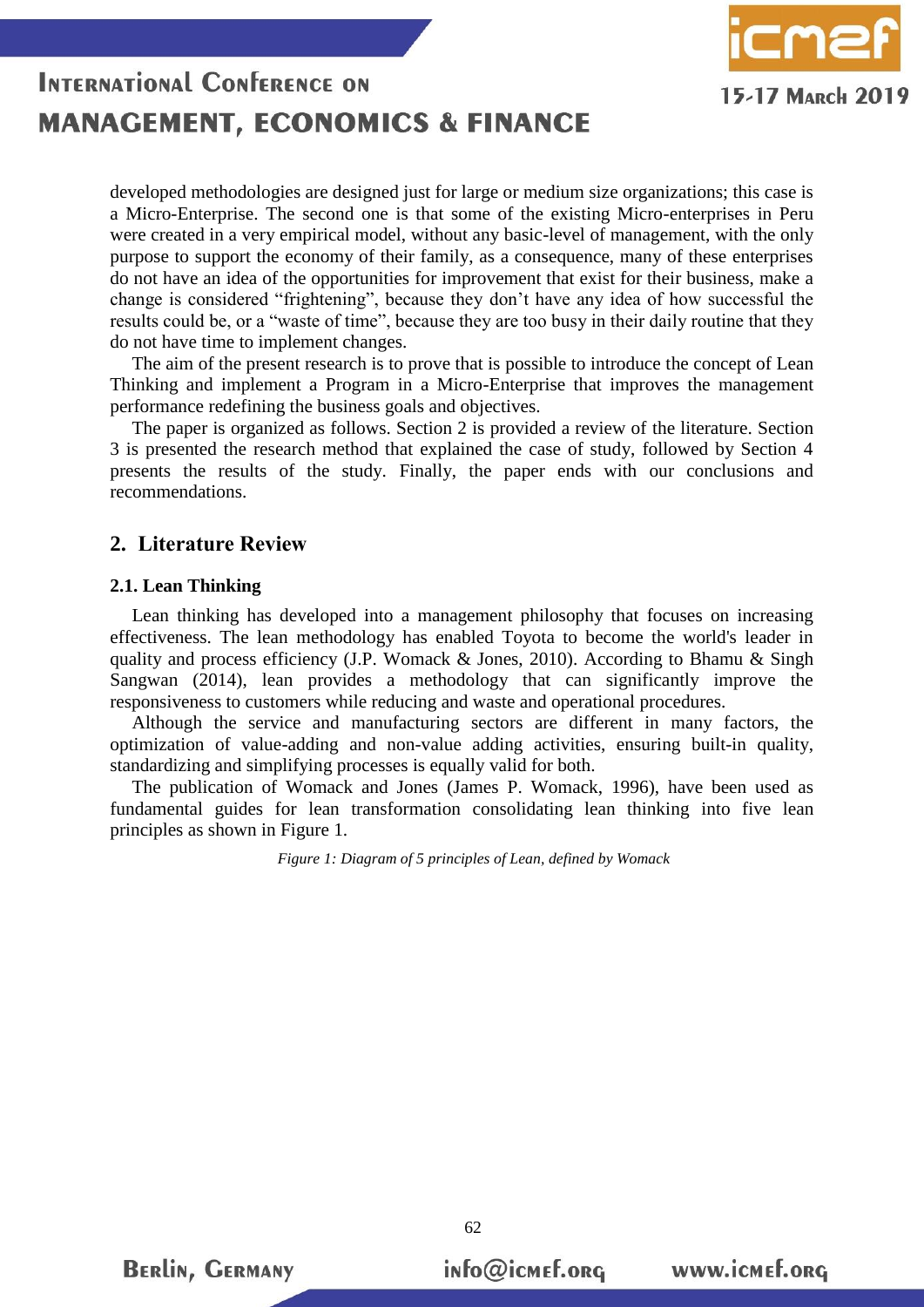

*Source: (James P. Womack, 1996)*

Based on five lean principles, the lean approach is also about clear identification of customer value, which is the starting point in a lean system. The customer value in its turn leads to waste identification and creation of flow (James P. Womack, 1996).

### **2.2. Lean Thinking in Services**

Sampson & Froehle (2006) define the concept of "service" as the following: "While a product is a thing, a service is an activity – a process or a set of steps – which involves the treatment of a customer (or user) or something belonging to them, where the customer is also involved, and performs some role in the service process (also referred to as the service delivery process)." A remarkable difference with manufacturing is that the customer is able to see the service process and in many cases plays an important role (Gronroos, 2007; Johnston, Clark, & Shulver, 2012). In contrast, most customers do not get to see a manufacturing process and generally do not get involved in it. The case of service process they role is as coproduction or co-creation (Johnston et al., 2012).

Lean makes a statement about what is desirable (e.g. value creation, smooth flow of materials) and what is undesirable (waste). Lean is also an instrument for problem-solving and action. In this paper, lean is therefore viewed as a normative and pragmatic theory of operations management. These conditions are present for many service processes, including administrative processes, which is the type of service this paper focuses on.

This paper focuses on the first three principles of Lean Thinking and has been applied in the case of study as part of the Improvement Program implemented in Micro Enterprises.

### **3. Research Method**

The core of this research is to develop a Method based on the concept of Lean Thinking applied in a Micro-enterprise with the main purpose of encouraging their owner (entrepreneurs) to use this concept in a way to improve their business performance management.

Message Costa, Filho, Fredendall, & Gómez Paredes (2018), studied 28 papers related to the implementation of Lean and Six Sigma in the food industry and founded that are 3 key

**BERLIN, GERMANY** 

info@icmef.org

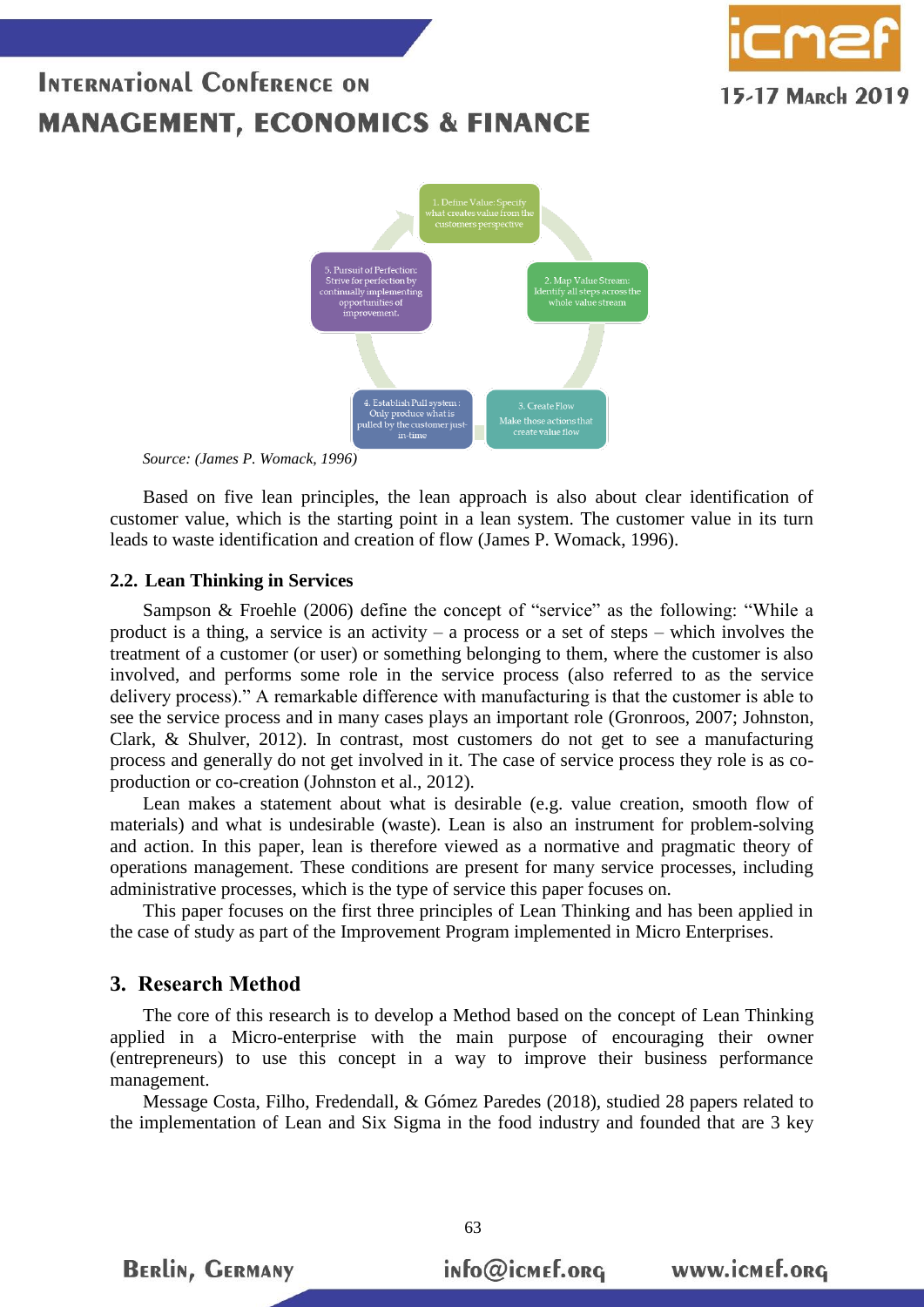15-17 MARCH 2019

steps basic fort the implementation. The first step, Pre-implementation, includes analyses of the implementation team. The second step, called Implementation, analyzes the drivers of adoption, the tools and methods, the critical success factors, the barriers, and the benefits. Finally, the last step, Post-Implementation, which examines the results of the continue/sustain actions to maintain and sustain the initiatives.

 Based on the pillars of Lean Thinking, a methodology of 5 stages was developed, as shown in **Figure 2**.



*Source: Authors*

#### **3.1 Implementation of the research method**

After interviewed 15 microenterprises, was selected one as our case, the main reason was the predisposition and enthusiasm that they show to us at the moment of the interview, and also they recognize that needed help to improve their business conditions.

As many of the micro enterprises in Peru, the selected enterprise faces different challenges to its development such as problems of access to new markets (they actual market is very small), technological barriers, management skills and difficulties in obtaining credit facilities from the financial sector.

The selected case is a micro-enterprise located in Lima, Perú. Was founded in 2001, and as many of the fresh food stands in Peru is part of a small market located in the district of Lima, Cercado de Lima. It is a family business, the mother is the owner, she works with her elder daughter, together coordinate the daily activities and manage the business, also other members of their family support this business but is very random. The names of the owners and the business have not been revealing in a way to protect their privacy.

#### **3.1.1 Stage 1. Describe the Initial Situation**

**BERLIN, GERMANY** 

**"**If you cannot describe what you are doing as a process, you do not know what you are doing" (W. Edwards Deming)

First, a format was elaborated to gather the information by level of importance. From the processed information, a Process Flow Diagram was prepared in a way to understand the activities involved in the business operation. To make the process more understandable, the

info@icmef.org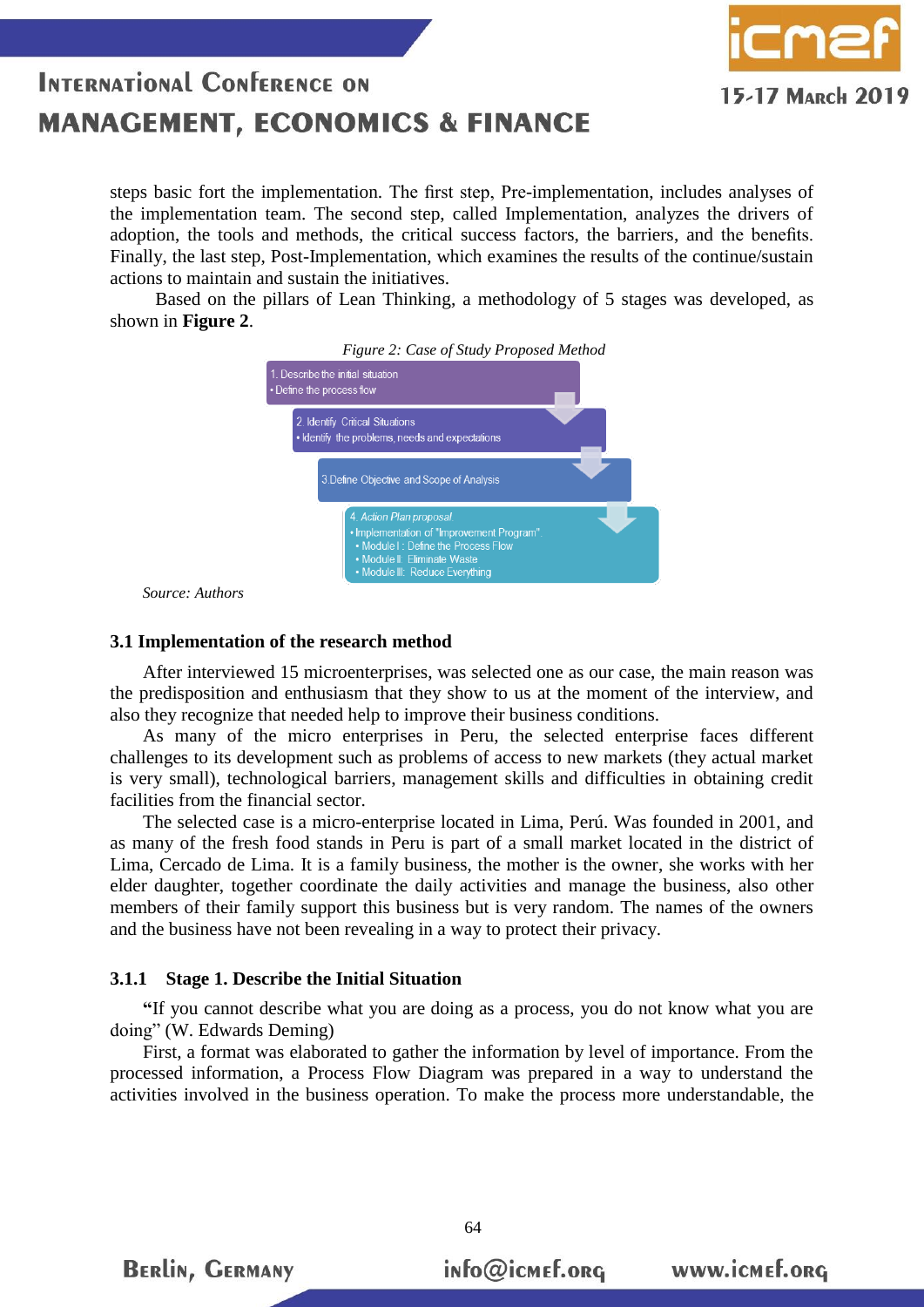

activities of the business have been divided into 5 Stages, which are represented in the followed **Figure 4**.



*Source: Authors*

On **Table 1** the schedule of working hours of the business has been described, starting very early in morning 4:30 am, the reason is that time the freshest vegetables are available, so in a way to ensure the request of the order from the clients the owner has to arrive early to the Wholesale Vegetable Market. On the other side, the orders are received until midnight because, as the owner explained, the only way to receive them is by phone calls or messages. The number of hours of work is a total of 18 hours and the activities are divided between 3 persons.

| Name of the stages             | Schedule           |                    | Number of hours |
|--------------------------------|--------------------|--------------------|-----------------|
| The process I: Starting hours  | $04:30$ am         | $08:00 \text{ am}$ | 3.5 hours       |
| Process II: Morning sales      | $08:00$ am         | $13:00 \text{ pm}$ | 5 hours         |
| Process III: Afternoon sales   | $13:30 \text{ pm}$ | $06:00 \text{ pm}$ | 4.5 hours       |
| Process IV: Closing hours      | $06:00 \text{ pm}$ | $07:00 \text{ pm}$ | 1 hour          |
| Process V: After sales service | $08:00 \text{ pm}$ | $12:00 \text{ pm}$ | 4 hours         |
|                                |                    | Total:             | 18 hours        |

*Table 1: Resume of total hours of work*

*Source: Authors*

The working days are from Monday to Sunday, and just take 10 days off per year, causing very high levels of stress over the owners who although are family members, have to face some confrontations that lead to a bad work environment.

### **3.1.2 Stage 2. Identify critical situations**

After understanding the initial scenario of the business, the critical points of the business were identified.

65

a) Value: They did not know their value as a business.



info@icmef.org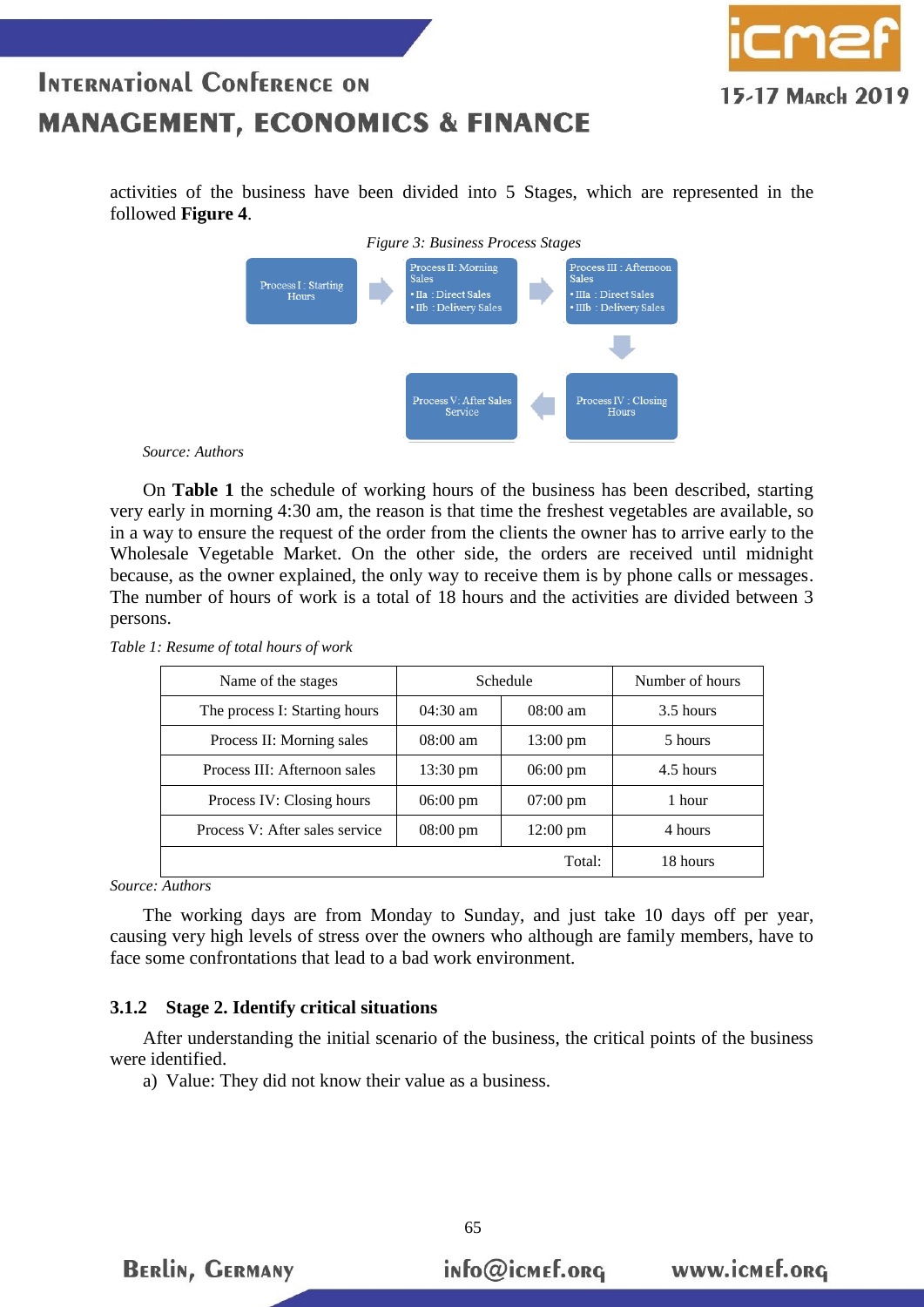b) Inventory: Was found a lack of Inventory Planning, causing over-inventory sometimes, giving as a consequence a waste of products, because in case of vegetables or fresh food, in general, the period of time is very short in comparison with other products.

15-17 MARCH 2019

c) Internal Organization: It was found a lack of internal organization, internal standards were not defined. The relationship with suppliers and customers were not strategic alliances.

d) Lack of Knowledge of the market: The lack of knowledge of their competitors and their potential customers just allow them to keep selling their products to the same market and also does not allow the application of marketing techniques.

e) Planning: They does not review the current operations of the business as a consequence they cannot identify what could be improved operationally, having a very low level of decision making, losing possible opportunities to increase their number of sales.

f) Lack of Technological Innovation: There are few systems designed specifically for microenterprises and most of them do not have a good capacity for adaptation, which means the businesses cannot develop their full potential.

#### **3.1.3 Stage 4: Define the Objective and Scope of Analysis**

The business does not have a historical record of their number of sales, list of products or prices. So the definition of cost drivers to define strategies and opportunities of improvement was excluded.

After clarifying that point, was decided to address this case proposing a very clear objective: To define a program that allows this business to reduce their working hours and improve the way they operate the business.

#### **3.1.4 Stage 5: Action Plan to improve the current situation**

A program composed of 3 Modules as **Figure 4** illustrates was proposed.



*Source: Authors*

**BERLIN, GERMANY** 

### **4. Results**

The presented Program demonstrates that the three pillars of lean thinking summarized in eliminate waste, simplify everything and create flow can be introduced in a Micro-Enterprise, the only condition is that the business must be open to making changes in the way they work, collaboration and compromise are the keys to the successful implementation of the program.

info@icmef.org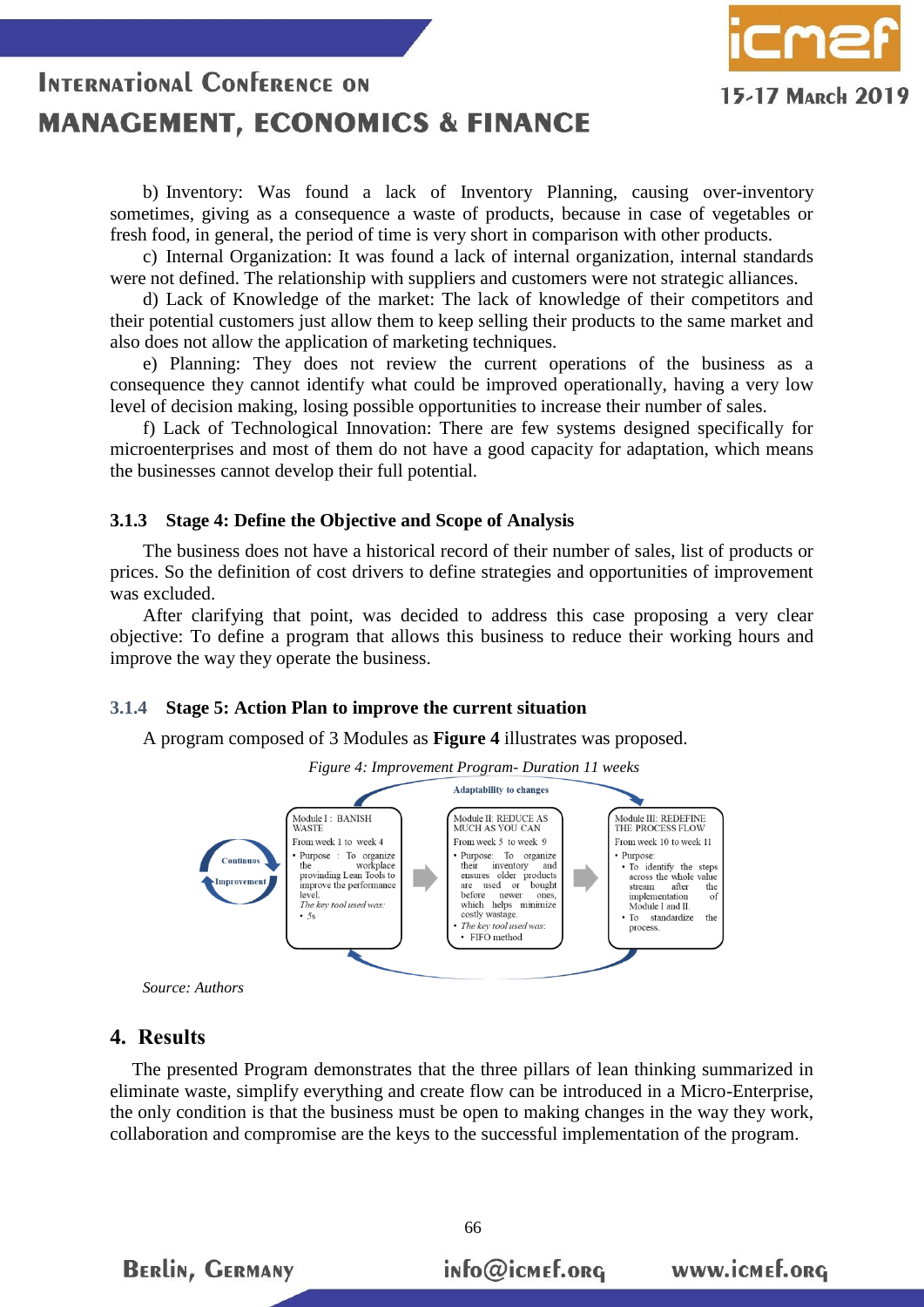

The results of this study illustrate the existing hidden potential in micro-enterprises in Peru. In the case of Module I the main purpose was to organize the workplace providing lean tools to improve the performance level. The implementation of 5S is considering the best tool to introduce the concept of Lean to a business that has a very low level of Management Knowledge. This module reduced the Process IV called "Closing hours", in coordination with the owner was decided to stop selling products in this stage (between 6pm to 7pm), for instance, that activity was replace by do inventory inspection and control, changing the first activity of the day as the last activity of the day (saving 1 hour at morning and 30 minutes at night). Also, in this module the time to receive orders changed; this was done with the support of the owner who decided to coordinate with the clients in a way to establish the rules of the business. At the first week was a little difficult to set the change, because the clients had a routine to do late orders, but a price strategy was set, a 10% of increase over the price in all the orders after 11:00 pm. This strategy was achieved with good results, because of the high level of loyalty of the clients and most of all because of the high level of quality that the business offer, also the clients see the opportunity to get a discount, opportunity that the business gives for the first time.

In the case of Module II, the main purpose was to organize their inventory and ensures older products should be selling before newer ones, which helps minimize costly wastage. The considered tool was First In – First Out that in sum with 5S reduce wastage of vegetables on the store. In this Module, customer satisfaction was improved because the vegetables were an organizer in a strategic way (easy to find), and discounts were offer for products that were soon to date. Finally, after seeing good results in the first module, the time to receive orders was changed again (From 09:00 to 11:00 pm), a fixed schedule. And a price strategy was applied again, but in this case was offered a reward consisted in 5% of discount over the price in all the orders between 09:00 pm to 11:00 pm, but also the 10% of increase over the price in all the orders after 11:00 pm was kept. This strategy helped the clients to follow a rule; the after sales services now become a controlled process that changed from 3 hours to 2 hours of work.

In Module III the main purpose was to purpose was the standardization of the process, after the definition of the correct activity per process will be clear for the owner understands which activities are adding or reducing the value to the business. Standardized work does not just happen to define the value stream. It is necessary to define a leader, a person who will naturally guide the team to achieve goals together. The standardization process is the last but not the final step is just the definition of 'the best way to do it', but has to be redefined as soon any improvement has been founded in a way to preserve the idea of Continuous Improvement.

Finally, Table 5 shows a summary of the numbers of hours were reduced between the 11 weeks of the Improvement Program.

| <b>Stages</b>             | <b>Before</b>                        | After                                | Number of<br>hours reduced |
|---------------------------|--------------------------------------|--------------------------------------|----------------------------|
| Process I: Starting Hours | $04:30$ am - $08:00$ am<br>3.5 hours | $05:30$ am - $08:00$ am<br>2.5 hours | 1 hour                     |
| Process II: Morning Sales | $08:00$ am - 13:00 pm<br>5 hours     | $08:00$ am - 13:00 pm<br>5 hours     |                            |

67

*Table 2: Resume of total working hours reduced*



info@icmef.org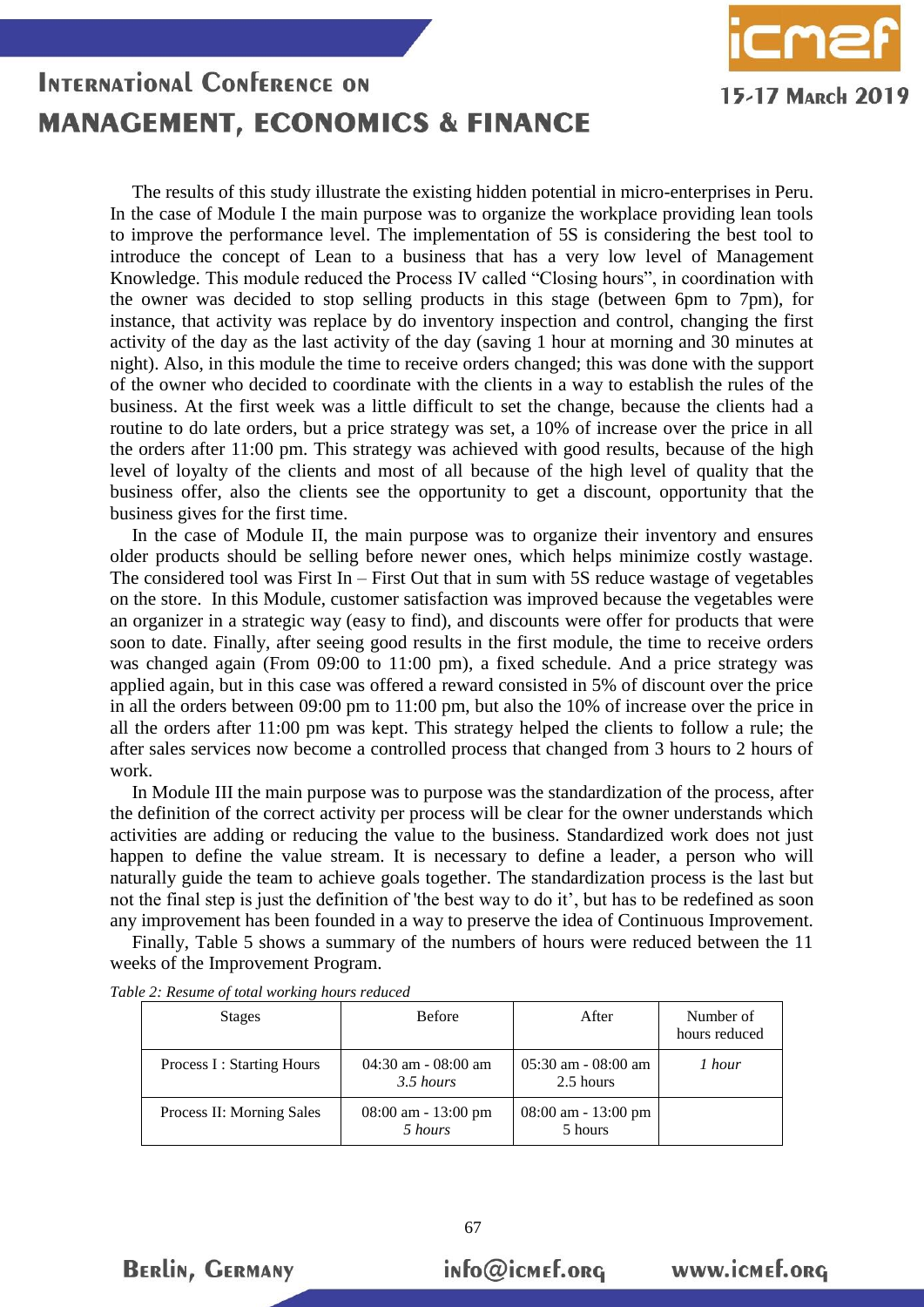| Process III: Afternoon Sales   | $13:30 \text{ pm} - 06:00 \text{ pm}$<br>4.5 hours   | $13:30 \text{ pm} - 04:00 \text{ pm}$<br>2.5 hours  | 2 hours |
|--------------------------------|------------------------------------------------------|-----------------------------------------------------|---------|
| Process IV : Closing Hours     | $06:00 \text{ pm} - 07:30 \text{ pm}$<br>$1.5$ hour  | $04:30 \text{ pm} - 05:00 \text{ pm}$<br>$0.5$ hour | 1 hour  |
| Process V: Customer<br>Service | $08:30 \text{ pm} - 12:00 \text{ pm}$<br>$3.5$ hours | 09:00 pm - $11:00$ pm<br>2 hours                    | 1 hour  |
| Total of hours                 | 18hours                                              | 13 hours                                            | 5 hours |

*Source: Authors*

#### **5. Conclusions**

The findings of this study has several theoretical and practical implications. From the theoretical perspective, the study provided an exploration of lean thinking tools in fresh vegetable stores or even micro-enterprises. Unlike previous studies that explored small and medium enterprises, this study has investigated the case of a micro-enterprise which did not provide record data to prepare a deep analysis. From the practical perspective, the implemented methodology involved teamwork and active participation of employees, at the same time, the most important benefits were the creation of a better and safe work environment, increase the levels of motivation of the employees, elimination of waste, time savings and overall the implementation of 5S and FIFO Storage System, demonstrating that the size of the business does not restrict the application of Lean.

This study brings the opportunity to connect business that for many years worked in one way and were not open to new ideas with opportunities that not only improve their performance also redesign the idea of a business that owners had.

Daily results of both sales and inventory should be recorded to permit evaluate results and analyze the progress of the business. Is recommended that the next step for this business would be the implementation of a system that allows them to track the sales and prices, and also obtain digital invoices.

The methodology does not finish with the implementation of the tools, the training have to continue with the support of the owner, is about continuous improvement, so from now and ahead the owner of the business has to track their progress and every certain time prepare an Improvement Program again in a way to obtain time-sustained results.

Training programs are a very critical point because they will train the owners of the business and how to take better decisions and also improve their management skills. Al Mamun, Ibrahim, Yusoff, & Fazal(2018) mention, these programs should aim to help them identify individual-enterprise level competitive advantages, key performance, and sustainability elements. This is because it has been proven that enhancing and improving the aspects of competitive advantage, performance, and sustainability among micro-enterprises should be able to increase their ability to withstand uncertainties that may take place in the future, apart from minimizing economic vulnerability.

The finding of this research could be a good reference for micro-enterprises who want to improve the way they are working and do not know how to start.

68

**BERLIN, GERMANY** 

15-17 March 201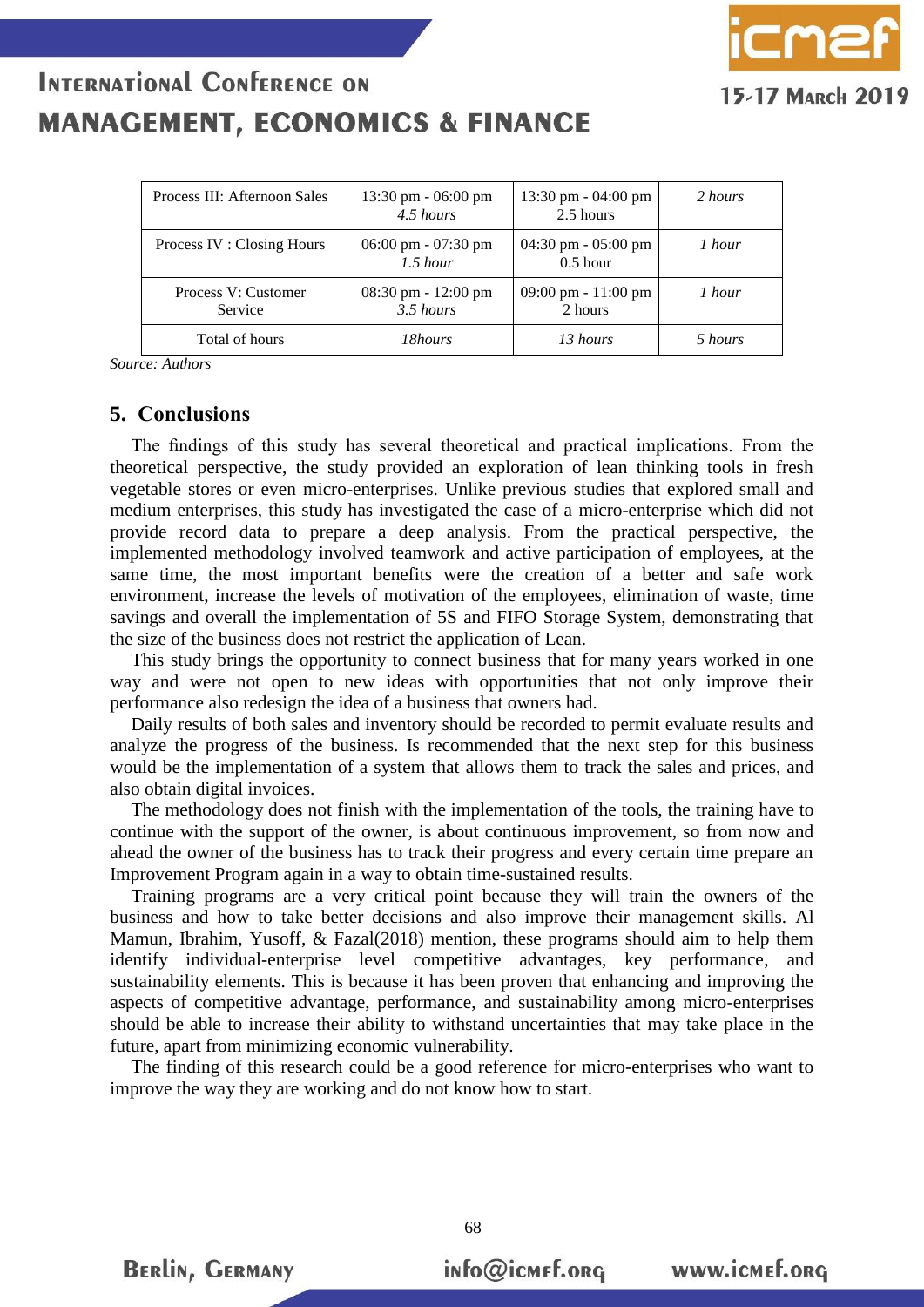

Based on the results of this preliminary study, in 2019, a research project will start with one of the most important universities in Peru to analyze and prove in a more detailed study the suitability of the developed methodology in other micro-enterprises.

### **Acknowledgment**

This research would not have been possible without the help of those who provided assistance and data, especially to the Engineers Susan Sacca Solano, Miguel Talla Chicoma, and Alfredo Talla Chicoma from Peru, their contribution was key in the elaboration of this paper.

### **References**

- [1] Al Mamun, Abdullah, Ibrahim, Mohamed, Yusoff, Mohd, & Fazal, Syed. (2018). Entrepreneurial Leadership, Performance, and Sustainability of Micro-Enterprises in Malaysia. *Sustainability, 10*(5). doi:10.3390/su10051591
- [2] ANDINA. (2018). Prices of fruits, vegetables and vegetables in retail markets should fall by 20%, Ministery of Agriculture of Peru. *EDITORA PERU*.
- [3] Beamon, Benita M. (1999). Measuring supply chain performance. *19*(3), 275-292. doi:doi:10.1108/01443579910249714
- [4] Bhamu, Jaiprakash, & Singh Sangwan, Kuldip. (2014). Lean manufacturing: literature review and research issues. *34*(7), 876-940. doi:doi:10.1108/IJOPM-08-2012-0315
- [5] Bloom, Nicholas, Mahajan, Aprajit, McKenzie, David, & Roberts, John. (2010). Why Do Firms in Developing Countries Have Low Productivity? *American Economic Review, 100*(2), 619-623. doi:doi: 10.1257/aer.100.2.619
- [6] Damke, Elói Junior, Gimenez, Fernando Antonio Prado, & Damke, Joice F. Wendling. (2018). Strategic configurations and performance: a study in micro and small business retailers. *RAUSP Management Journal, 53*(1), 11-22. doi[:https://doi.org/10.1016/j.rauspm.2017.12.005](https://doi.org/10.1016/j.rauspm.2017.12.005)
- [7] Gronroos, C. (2007). *Service Management and Marketing: Customer Management in Service Competition*: Wiley.
- [8] Huang, Xueli. (2009). Strategic decision making in Chinese SMEs. *3*(2), 87-101. doi:doi:10.1108/17506140910963602
- [9] Hussain, Matloub, & Malik, Mohsin. (2016). Prioritizing lean management practices in public and private hospitals. *30*(3), 457-474. doi:doi:10.1108/JHOM-08-2014-0135
- [10] Johnston, R., Clark, G., & Shulver, M. (2012). *Service Operations Management*: Pearson Education Limited.
- [11] Matt, D. T., & Rauch, E. (2013). Implementation of Lean Production in Small Sized Enterprises. *Procedia CIRP, 12*, 420-425. doi[:https://doi.org/10.1016/j.procir.2013.09.072](https://doi.org/10.1016/j.procir.2013.09.072)

69

**BERLIN, GERMANY** 

info@icmef.org